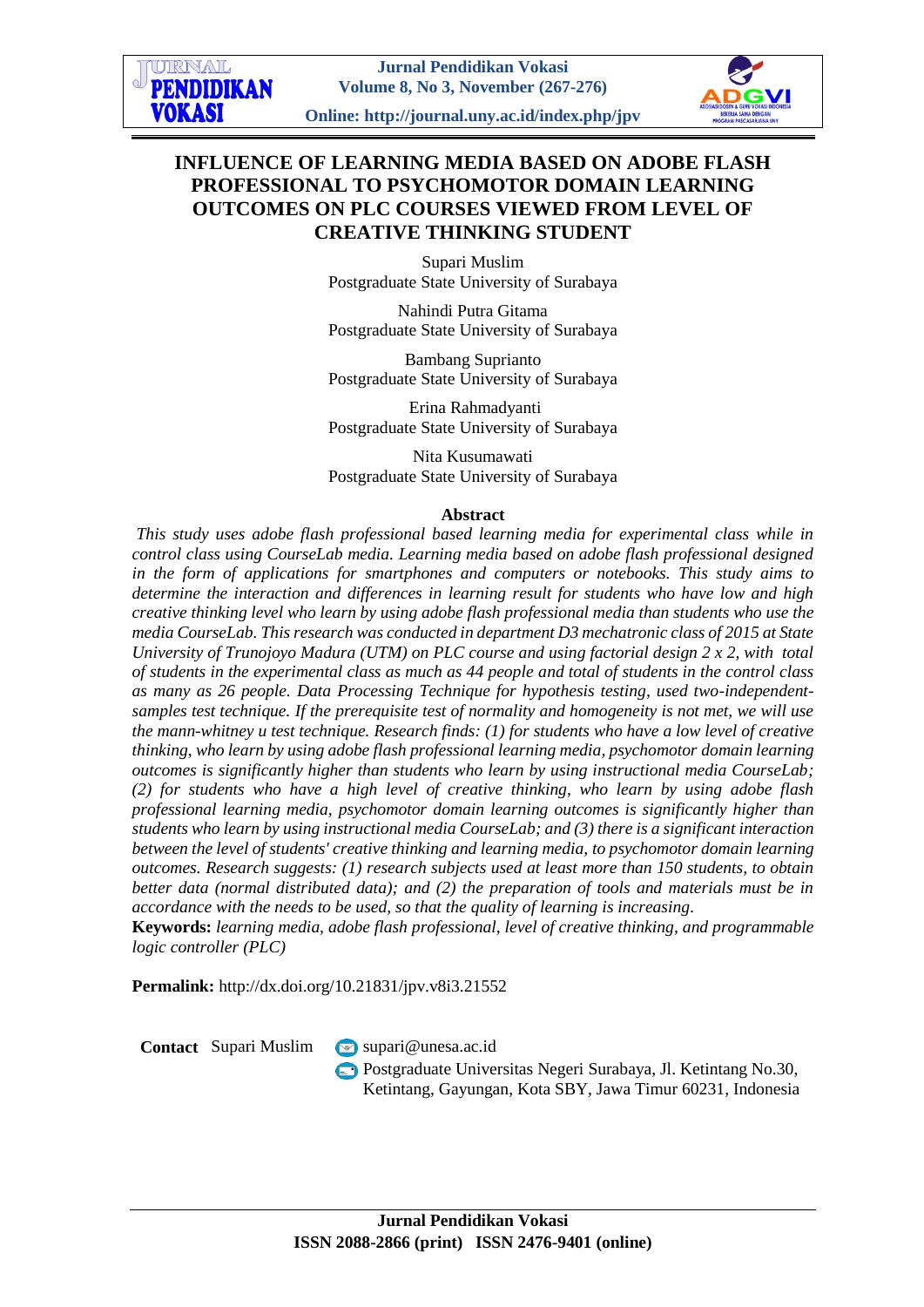### **INTRODUCTION**

Education has a very important position in the development of a country. Good and quality education can create competent and quality human resources. Based on Law no. 20 of 2003 on National Education System (Presiden Republik Indonesia, 2003), article 3 explained that "National education aims to develop the potential of learners to become human beings who believe and cautious to God Almighty, have a noble character, healthy, knowledgeable, capable, creative, independent, and responsible". Thus to achieve a stable economy requires great attention to the achievement of a competitive position in the world market. It's important to look at the ways, how creative thinking can enrich the economic potential. Expected through education, human resources Indonesia has a creative thinking to be ready to compete in the world of work.

National education standards require creative learning models and media, so that lecturers as educators play an important role in implementing the learning process in universities, in order to develop the potential and creativity of students. In relation to this, the learning process needs to be designed and implemented in such a way, including the use of instructional media. One of the facilities and infrastructure that can be used for creative learning process, namely interactive multimedia and e-learning. According to Daryanto (2010, p. 51) interactive multimedia is a multimedia equipped with user-operated controller tools, so the user can choose what is desired for the next process. Learning media based on e-learning is also very needed by students in doing learning activities. Furthermore Daryanto (2010, p. 168), explained that, E-learning is a learning system that utilizes electronic media as a tool to help learning activities. One of the interactive multimedia and e-learning that can be used for PLC courses that is adobe flash professional-based media. Adobe flash professional software is one of the software that can make learning media based on animation, game and simulation.

Students need media support in lecturing process, so that instructional media become an important foundation in influencing student learning outcomes. The facts so far indicate that most of the media used in universities, is still one way. In connection with this, it is ne-

cessary to do research about the utilization of adobe flash professional based media*.* The first step, made initial observations at the University of Trunojoyon Madura (UTM) on the D3 Mechatronics Engineering. The lecturer concerned argued that: (1) in the learning process of PLC courses using CX-Programmer simulation media, has not fully optimized the learning process for the students, because the CX-Programmer software developed by omron is a heavy software in its use and requires computer with high specification; (2) the students do not all have a computer, so it needs supporting media that can cover the weakness of the software CX-Programmer easy in its use, in order to happen interactive learning process; and (3) to optimize the CX-Programmer software required support animation-based media and simulation, so as to create efficient, meaningful and interactive learning.

Based on the results of these initial observations, media required with the following specifications: (1) made with adobe flash professional software; (2) generated media in the form of dot html (.html), dot swf (.swf), and dot apk (.apk); (3) completed with a file material that can be downloaded online; (4) has an easyto-use menu and submenu; and (5) equipped with accompanying music. When compared with previous research, this research has novelty that include: (1) difference of adobe flash professional learning media influence compared to learning media of CourseLab; and (2) the interaction between the level of creative thinking with learning media.

Based on the above description of the background, the formulation of the problem in this research are: (1) is there any difference of psychomotor domain learning result between students who have low level of creative thinking, learning by using adobe flash professional learning media compared to students learning by using instructional media CourseLab ?; (2) is there a difference in psychomotor domain learning outcomes between students who have high level of creative thinking, learning by using adobe flash professional learning media compared to students learning by using CourseLab? (3) is there an interaction between the level of creative thinking and learning media, to the learning outcomes of the psychomotor to programmable logic controller courses?.

Based on the formulation of the problem, the purpose of this study is to: (1) analyze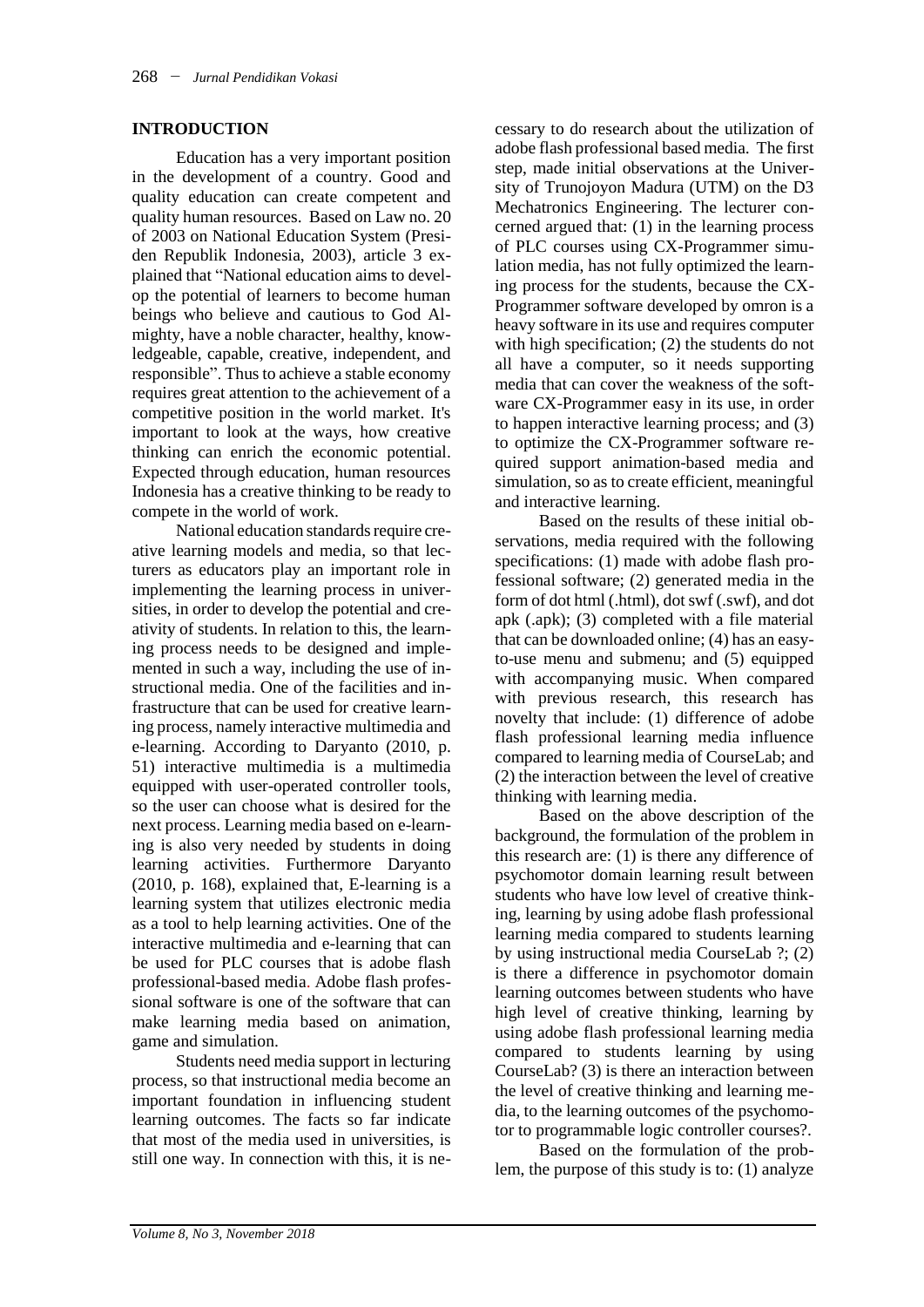difference of learning result of psychomotor domain for student who have low level of creative thinking learning by using adobe flash professional learning media compared to student learning by using learning media Course-Lab; (2) analyze the difference of psychomotor domain learning result, for students who have high level of creative thinking that learn by using adobe flash professional learning media compared to student learning by using learning media CourseLab; and (3) analyzing the interaction between the level of creative thinking and learning media, to the learning outcomes of psychomotor in the subjects of programmable logic controller*.*

## **Media**

Heinich & Russell (1982, p. 15) states that the media is functioning as an intermediary that delivers information between the source and the recipient. Television, films, photographs, radios, audio recordings, projected images, printed materials, and the like are media used as a medium of communication. Meanwhile, according to Kozma (1991, p. 8), that the media is a technology that facilitates students in learning, so it can affect the learning outcomes. While Munadi (2013, p. 7), considers that the media is anything that can deliver and deliver messages from sources in a planned manner, so as to create a conducive learning environment in which recipients can make the learning process efficiently and effectively.

Munadi thought, in line with: (1) the results of the research by Nopriyanti & Sudira (2015, p. 234) who found that interactive multimedia learning basic competencies in the installation of lighting systems and electrical wiring was very effective for improving student learning outcomes; (2) the results of Mantasia & Jaya (2016, p. 290) research which found that Augmented Reality technology for productive subjects with the scientific approach, can improve learning outcomes in the cognitive, affective and psychomotor domains; and (3) the results of the research by Wirawan, Indrawati, & Rahmanto (2017, p. 85), who found that the use of digital archival learning media, effectively improved student learning outcomes.

Futhermore Munadi (2013, p. 153), explains that to design and produce interactive multimedia program, please note the following

matters: (1) the criteria of ease of navigation. where the program should be designed as simple as possible, so students do not need to learn computer first; (2) criteria of cognitive content, in which the content of the program must provide the learning experience of the cognitive domain required by the student; (3) knowledge and information criteria; (4) criteria of media integration, in which the media must integrate several other aspects and skills to be learned; (5) interactive learning should place emphasis on integrating various language skills, listening, speaking, writing and reading; (6) to attract students, the program must have an artistic appearance, then aesthetics is also a criterion; and (7) the last performance criterion is the overall function. The program developed should give the students the desired learning in its entirety, so that when a person finishes running a program he / she will feel he has learned something.

In multimedia presentation, according to Green & Brown (Munir, 2013, p. 112) there are several methods used: (1) paper-based, eg books, magazines, brochures; (2) light-based, eg slide shows, transparencies; (3) sound-based (Audio-based), eg CD Players, tape re-corders, radio; (4) Moving-image-based, for example: television, VCR (Vidio cassette recorder), film; and (5) digital based (Digitally-based), eg computer. The process flow interactivity between multimedia as shown in Figure 1.



Figure 1. Multimedia Interactivity Process

In terms of understanding, Huddleston (2010, p. 33) explains that "Flash Professional" is a full-featured vector-based design tool. The program includes a set of tools for drawing and creating animations with the help of timeline. Meanwhile, according to Wahana Komputer (2012, p. 2) adobe flash professional is an animated object maker, making presentation, animation ads, games, supporting animation web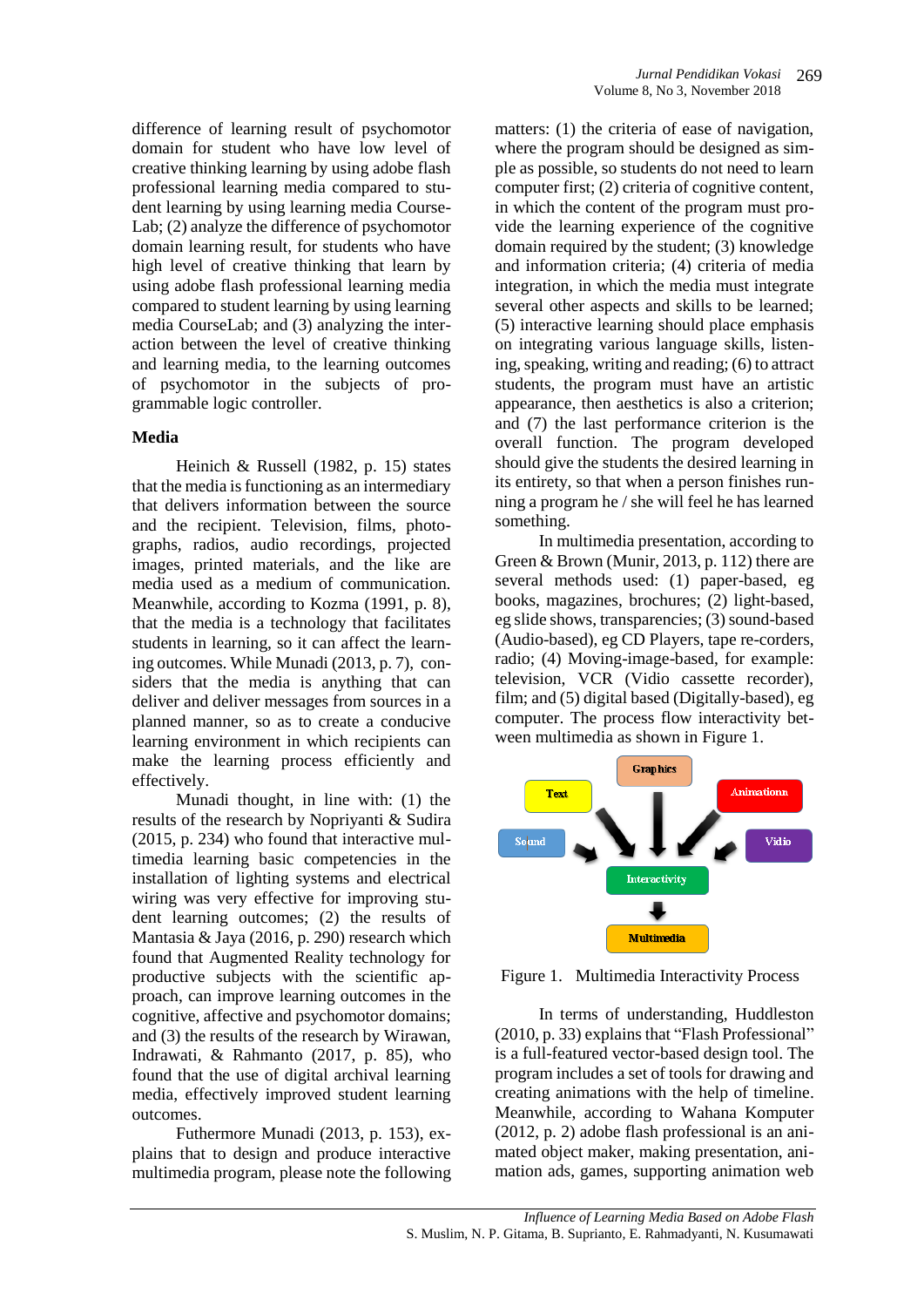page, so it can be used for animated film making.

The latest features in adobe flash professional are: (1) provide support for HTML 5; (2) rapid export of symbols and animation sequences to generate sprite sheets to enhance gaming experience, workflow, and performance; (3) provide support for Android and iOS with the latest adobe flash player; and (4) perfomanya gives the loading of large images to be faster. This is realized thanks to the adobe mercury graphics engine that is able to minimize rendering time.

## **Learning Outcomes**

Anderson & Krathwohl (2010, p. 31) have successfully developed a taxonomy of learning outcomes by revising the taxonomy into a teaching-learning and assessment taxonomy. Taxonomy includes two dimensions of the cognitive process dimension (cognitive processes) and the dimension of knowledge (knowledge). The learning outcomes of the cognitive domain includes 6 (six) levels: (1) remembering; (2) understand; (3) apply; (4) analyze; (5) evaluating; and (6) create. Furthermore, Anderson & Krathwohl (2001, p. 32) suggest five hierarchies in the affective domain learning result of receiving, responding, give valuing, orgating, and characterizing a value. Accepting is the ability to pay attention to an activity or event at hand. Responding isthe provision of reactivity to an activity by involving themselves or participating in it. Values are strongly related to the act of accepting or rejecting the values or norms encountered through an expression of positive or negative attitudes. Organizing means identifying, selecting, and deciding on the value or norm to be applied. Giving character to value means believing, practicing, and demonstrating behavior that is consistent with the values and norms learned. Assessing the competence of skills can be done through observing activities, asking, trying, and reasoning, tasting, and creating. Psychomotor domains, according to Krathwohl, Bloom, and Kibler (Tomei, 2005, p. 58), consist of five ranks: (1) imitation; (2) manipulating; (3) precision; (4) articulation; and (5) naturalization.

# **Level of Creative Thinking**

According to Torrance (1965, p. 9), that creativity is: (1) as a process of feeling and

dealing with a problem; (2) it is necessary to make an assumption about the answer to a problem; (3) to identify difficulties in finding answers to a problem; (4) finding solutions and making conjectures, or formulating hypotheses in response to a problem; (5) assess and test such allegations or hypotheses; (6) then change the hypothesis and test it again, so find the answer or the result. This definition describes as a natural process and the human needs involved at each stage of problem resolution.

Accordingly, Silver (1997, p. 182) describes that creative people in high-order thinking seem to have a creative character and orientation to their activities. Meanwhile, according to Marrapodi (2003, p. 28), that creativity is often defined as an idea parallel to intelligence, but different from intelligence. Creativity is, not limited to cognitive or intellectual function or behavior. Conversely, creativity relates to a mixed condition of complex motivation, personality factors, environmental conditions, accidental factors, and even products. Creativity is a meeting of six different components, but is interrelated, including intellectual ability, knowledge, thinking style, personality, motivation, and environment (Sternberg, 2006, p. 43).

In contrast to the above three opinions, Paul & Elder (2008, p. 21) describe that creative implies an important component (eg "owning or displaying imagination and artistic or intellectual inventiveness"). Creativity is high-quality thinking contextually in an environment and can produce products (European University Association, 2007, p. 7). Siswono (2008, p. 6) explains that creative thinking is a process that is used when we come up with a new idea. It combines previously unheard of ideas, while Munandar (2014, p. 19) considers that creativity is a way of life, a way of perceiving the world.

Measurements on creativity are numerous, including in this study in order to measure the level of students' creative thinking. One tool used to measure the level of one's creative thinking is to use Torrance Tests of Creative Thinking that have been created by Torrance. Kaufman & Sternberg (2010, p. 53) revealed that there are seven verbal subtes including: (1) Asking; (2) Guessing Causes; (3) Product Improvement; (4) Unusual Uses; (5) Unusual Questions; and (6) Just Suppose. Meanwhile, according to Munandar (2014, p. 43), the creativity scoring scheme used in composing in-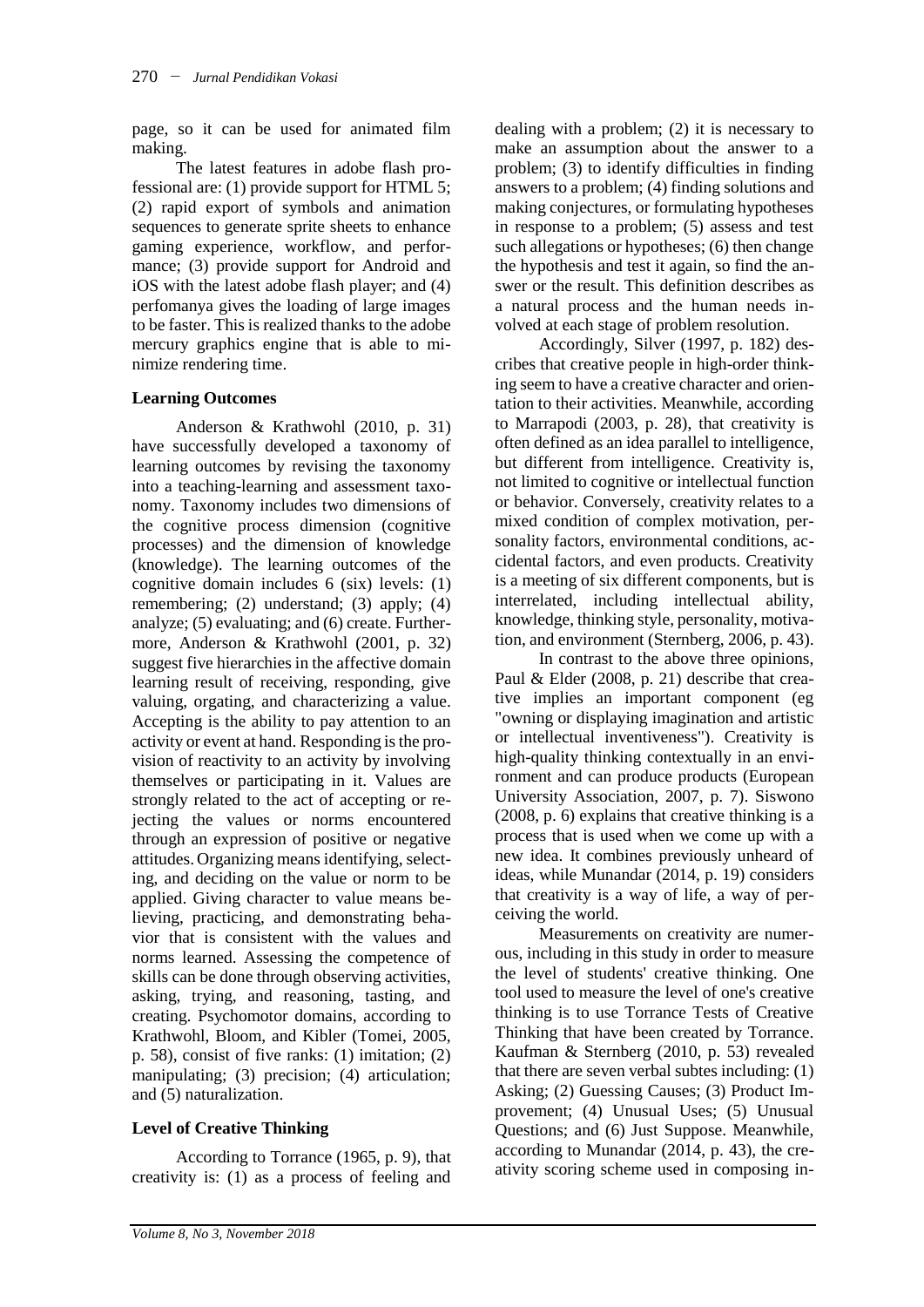While Silver (1997, p. 76) agrees with Torrance, that creativity judgments can use "The Torrance Tests of Creative Thinking (TTCT)". The creativity assessment used on TTCT is based on three key components including fluency, flexibility, and novelty.

## **RESEARCH METHODE**

This research uses experimental research method. According to Sukardi (2012, p. 179) experimental research method is the most productive research method, because if the research is done well can answer the hypothesis that primarily related to causality. In addition, experimental research is also one form of research that requires relatively more stringent conditions when compared with other types of research. This is in accordance with the intent of the researchers who want a certainty to obtain information about which variables cause something to happen and the variables that result from the change in an experimental condition. The research design used intactgroup comparison with the factorial model as shown in Figure 2.

|                |    |    | Keterangan:                                                      |
|----------------|----|----|------------------------------------------------------------------|
| X١             | Y١ | Оι | Penggunaan media adobe flash professional<br>Xı                  |
|                |    |    | X2<br>Penggunaan media CourseLab                                 |
|                | Y2 |    | Tingkat berpikir kreatif rendah (TBKR)<br>Y <sub>1</sub>         |
| $\mathbf{x}_2$ | Yı | O2 | $Y_2$<br>Tingkat berpikir kreatif tinggi (TBKT)                  |
|                |    |    | 01<br>Hasil belajar yang menggunakan media adobe flash           |
|                | Y2 |    | professional                                                     |
|                |    |    | Hasil belajar yang menggunakan media CourseLab<br>O <sub>2</sub> |

Figure 2. Intact-group comparison with factorial model

Montgomery  $(2013, p. 233)$  explains that a complete design requires a  $2 \times 2 \times ... \times 2 = 2^{\wedge} k$ design called the factorial design 2^k. Accordingly, Suryabrata (2013, p. 111) explains that the simplest factorial random is that using two factors, and each factor uses two categories. This stage is a measure of the presence or absence of differences in learning outcomes between students who have high and low creative thinking levels taught by using adobe flash professional-based learning media, and students who are taught by using CourseLab media, and the presence or absence of interaction between the level of thinking creative with adobe flash professional based learning media on student learning outcomes in the course of Programmable Logic Controller (PLC).

Table 1. Design of Research Analysis

|                                                             | Level Creative of Thinking (A)                |                                              |  |
|-------------------------------------------------------------|-----------------------------------------------|----------------------------------------------|--|
| Learning Media<br>(B)                                       | High Level of<br>Creative<br>Thinking $(A_1)$ | Low Level of<br>Creative<br>Thinking $(A2)$  |  |
| Learning media<br>based adobe flash<br>professional $(B_1)$ | Learning<br>Outcomes<br>$(B_1) (A_1)$         | Learning<br><b>Outcomes</b><br>$(B_1) (A_2)$ |  |
| CourseLab Media<br>$(B_2)$                                  | Learning<br>Outcomes $(B_2)$<br>$(A_1)$       | Learning<br>Outcomes $(B_2)$                 |  |

Description:

- 1.  $B_1 A_1$  is the result of student learning that has a high level of creative thinking who learned by using adobe flash based professional learning media.
- 2.  $\mathbf{B}_1 \mathbf{A}_2$  is the result of studying students who have a low level of creative thinking who learned by using adobe flash based professional learning media.
- 3. **B<sup>2</sup> A<sup>1</sup>** is the result of student learning that has a high level of creative thinking that is learned by using CourseLab media*.*
- 4.  $\mathbf{B}_2 \mathbf{A}_2$  is the result of student learning which has low creative thinking level which is learned by using CourseLab media*.*

To test the hypothesis required data analysis techniques. The data analysis technique used is parametric statistic if assumption test is met, and if assumption test not fulfilled, must use non parametric statistic which can be explained as follows: (1) Test Prerequisites, in this study used Levene test as data homogeneity test and Kolmogorov-Smirnov test as data normality test; (2) Test Hipotesis, If the preconditions are met, then hypothesis testing uses Independent-Samples T-Test and if not met then, using Mann-Whitney U Test.

## **RESEARCH RESULTS AND DISCUSSION**

The result of interview with Head of Department of Mechatronics D3, Trunojoyo University of Madura (UTM) as shown in Table 2.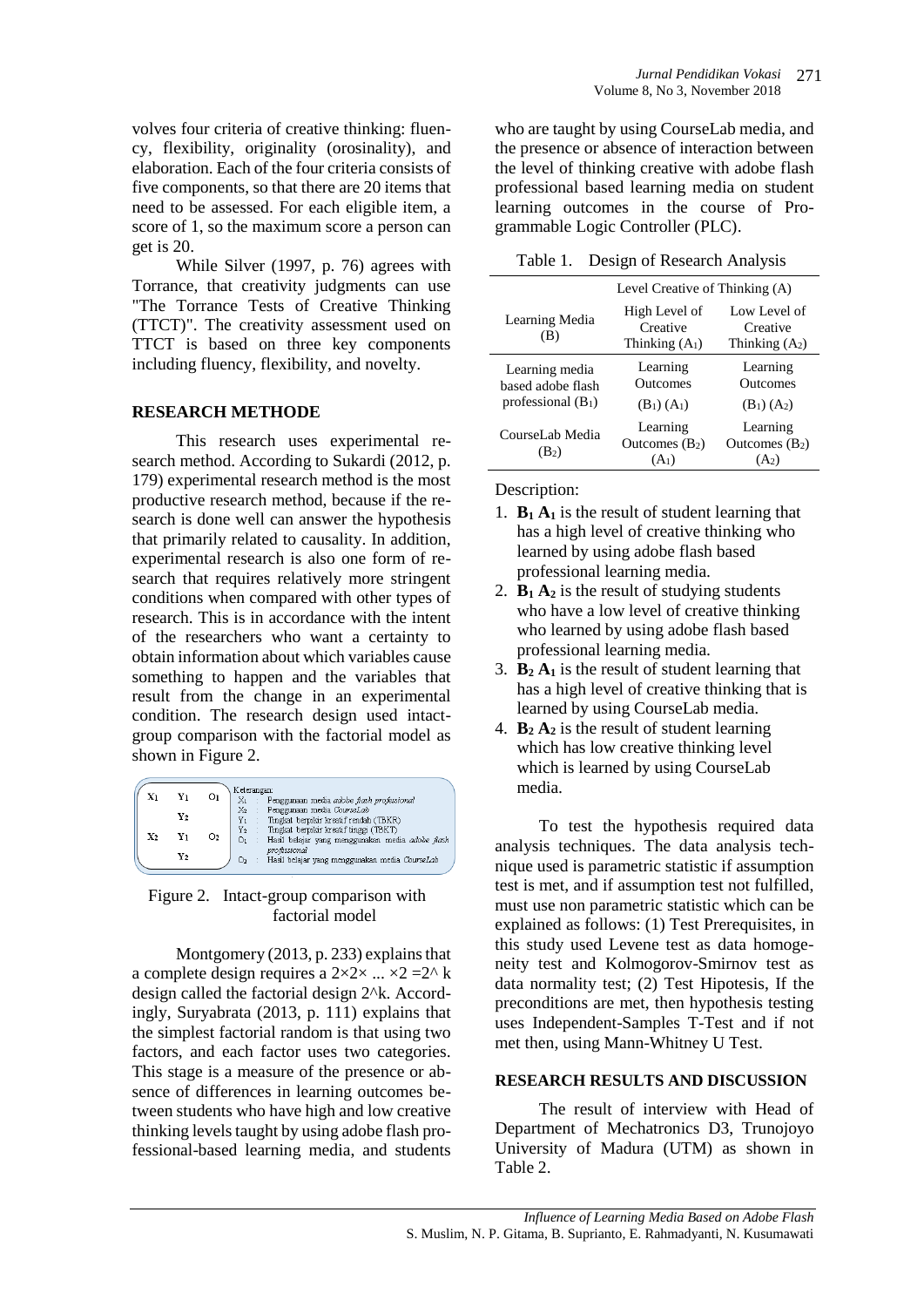| No.           | <b>Questions Researcher</b>                                                                                                             | Respondents Answer                                                                                                                                                                                                                                       | Description                       |  |
|---------------|-----------------------------------------------------------------------------------------------------------------------------------------|----------------------------------------------------------------------------------------------------------------------------------------------------------------------------------------------------------------------------------------------------------|-----------------------------------|--|
| $\mathbf{1}$  | What learning media is used in<br>the learning process in the<br>course of PLC in D3                                                    | Software CX-Programmer                                                                                                                                                                                                                                   | Respondents' answers are<br>clear |  |
| $\mathcal{L}$ | Mechatronics Study Program?<br>How is the media deficient?                                                                              | Software pretty heavy and<br>requires a computer / notebook<br>with a pretty good specification                                                                                                                                                          | Respondents' answers are<br>clear |  |
| 3             | What problems arise if using<br>the media?                                                                                              | Because the software CX-<br>Programmer is a heavy software<br>in its use and requires a computer<br>/ notebook with a pretty good<br>specification, so it still needs<br>learning media to equip it                                                      | Respondents' answers are<br>clear |  |
| 4             | Whether in the learning<br>process in the PLC courses in<br>D3 Mechatronics requires<br>other media, if need how the<br>specifications? | Yes it requires, $(1)$ there is<br>animation; $(2)$ media can be<br>opened computer, notebook, and<br>smartphone; $(3)$ the medium is<br>not heavy in its operation; (4) has<br>a menu and sub menu that is easy<br>to use; $(5)$ can be accessed online | Respondents' answers are<br>clear |  |

Table 2. Interview Result with Head of Department of Mechatronics D3, Trunojoyo University of Madura (UTM)

Assessment of the level of creative thinking of students is done once each time in the experimental class and control class, by giving test question description characterized by multiple solution task. The assessment includes fluency, flexibility, and renewal. The results of the assessment are shown in Table 3.

Table 3. Criteria of Student Creative Thinking Level (LOCT)

|                          | <b>Total of Student</b> |              |       |
|--------------------------|-------------------------|--------------|-------|
| Catagory LOCT            | Experiment Control      |              |       |
|                          |                         | <b>Class</b> | Class |
| Students who have LOCT 4 |                         | 16           |       |
| <b>HLOCT</b>             | LOCT <sub>3</sub>       | 3            | 5     |
| Students who have LOCT 2 |                         | 16           | 2     |
| <b>LLOCT</b>             | LOCT <sub>1</sub>       | 6            |       |
|                          | LOCT <sub>0</sub>       | 3            | 3     |
| Total N                  |                         |              | ገና    |

Table 3 shows that the students in the experimental class who get the criteria of high creative thinking level amounted to 19 students and the control class were 12 students. For the criteria of students who have low creative thinking level in the experimental class is 25 students and the control class is 14 students. Furthermore, these criteria, processed into groups for testing the hypothesis. The average grade of students' creative thinking level is shown in Table 4.

#### Table 4. Average Score of Student Creative Thinking Level

| Learning Outcomes                                      | Class      | Mean  |
|--------------------------------------------------------|------------|-------|
| Psychomotor domain                                     | Experiment | 88,28 |
| learning outcomes<br>for students with<br><b>LLOCT</b> | Control    | 85,00 |
| Psychomotor domain Experiment                          |            | 85,64 |
| learning outcomes<br>for students with                 | Control    | 80,50 |
| <b>HLOCT</b>                                           |            |       |

Against the psychomotor domains of learning result, assumption test (normality test and homogeneity test). The result of normality test and homogeneity test of psychomotor domain learning result, as shown in Table 5.

Table 5. Test Results of Normality and Homogeneity

| Research Data                                                                 | <b>Normality Test</b><br>Results             | Homogeneity<br><b>Test Results</b> |
|-------------------------------------------------------------------------------|----------------------------------------------|------------------------------------|
| Data of psychomotor domain<br>learning outcomes<br>Data of psychomotor domain | The data is not<br>normal<br>The data is not | Homogeneous<br>data<br>Homogeneous |
| learning outcomes for<br>student with LLOCT                                   | normal                                       | data                               |
| Data of psychomotor domain<br>learning outcomes for<br>student with HLOCT     | The data is not<br>normal                    | Homogeneous<br>data                |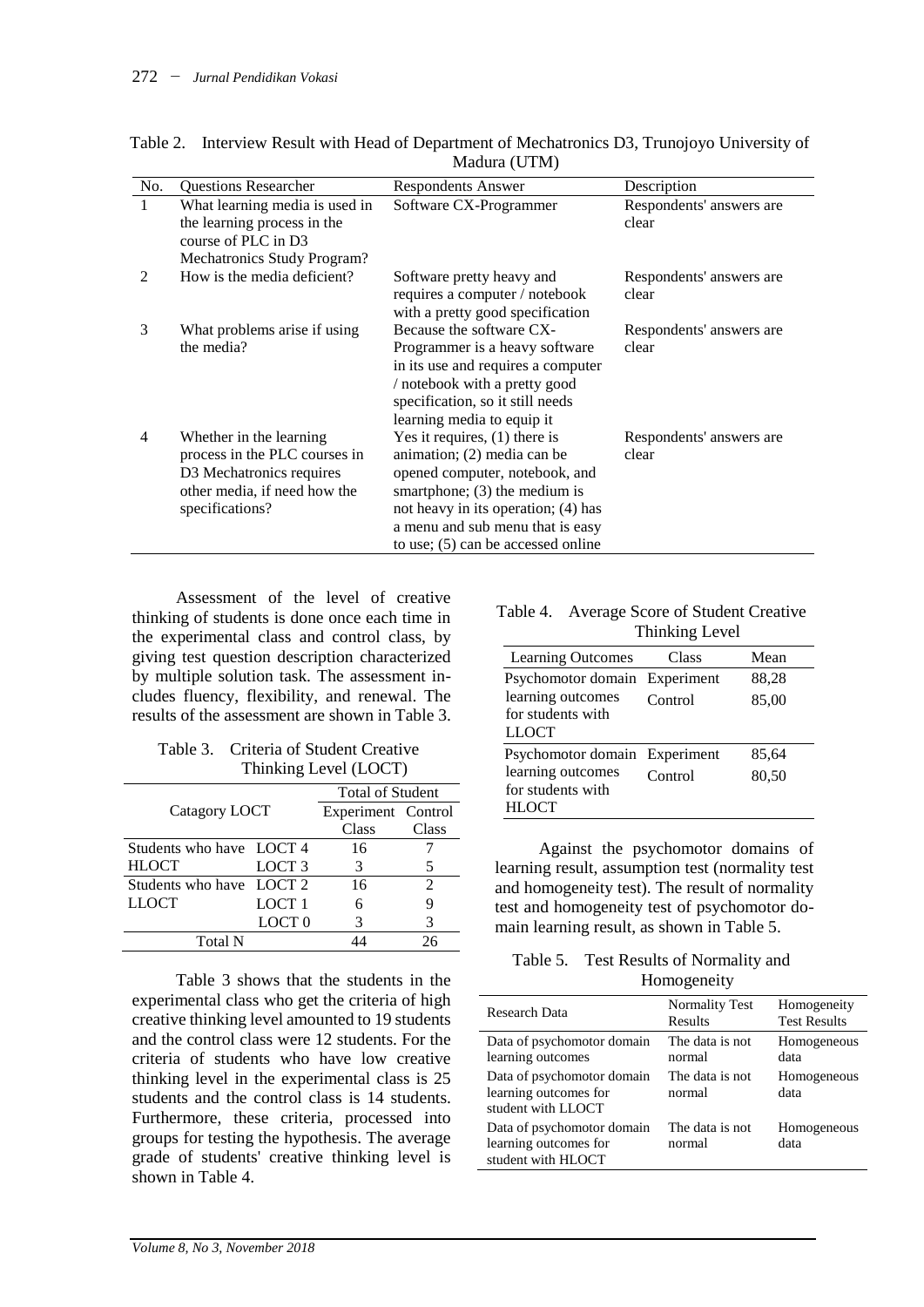Because the data is not normally distributed, the hypothesis testing is performed using nonparametric statistics, ie by using Mann-Whitney U Test and Friedman Test. Hypothesis testing is done as follows.

### **Hypothesis Testing 1**

 $H_0: \mu_{B_1A_2} \leq \mu_{B_2A_2}$  $H_1: \mu_{B_1A_2} > \mu_{B_2A_2}$ 

Table 6. Statistical test<sup>a</sup> of Psychomotor Domain Learning Outcomes for Students with LLOCT

|                                  | Psychomotor       |
|----------------------------------|-------------------|
|                                  | Domain Learning   |
|                                  | Outcomes for      |
|                                  | Students with     |
|                                  | LLOCT             |
| Mann-Whitney U                   | 68.500            |
| Wilcoxon W                       | 159.500           |
| Z                                | $-3.057$          |
| Asymp. Sig. (2-tailed)           | .002              |
| Exact Sig. $[2*(1-tailed Sig.)]$ | .003 <sup>b</sup> |

a. Grouping Variable: Class used research

b. Not corrected for ties.

Sources: Software SPSS v.23

Table 6 shows that the probability value for the two-sided test (sig-2-talled) based on the Mann-Whitney U statistic is  $\rho = 0.002$ , which means value  $\rho < 0.05$  with a very significant status. Therefore H<sub>0</sub> rejected, and  $H_1: \mu_{B_1A_2} > \mu_{B_2A_2}$  which reads, "Psychomotor domain learning outcomes for students who have low level of creative thinking, who learn by using adobe flash professional learning media, significantly higher than students learning by using CourseLab learning media", are accepted.

### **Hypothesis Testing 2**

| $H_0: \mu_{B_1A_1} \leq \mu_{B_2A_1}$ |  |
|---------------------------------------|--|
| $H_1: \mu_{B_1A_1} > \mu_{B_2A_1}$    |  |

Table 7 shows that, the probability value for the two-sided test (sig-2-talled) based on the Mann-Whitney U statistic is  $\rho = 0.016$ , which means value  $\rho < 0.05$  with significant status. Therefore H<sub>0</sub> rejected, and  $H_1: \mu_{B_1A_1} >$  $\mu_{B_2A_1}$  which reads, "Psychomotor domain learning outcomes for students who have high level of creative thinking, who learn by using adobe flash professional learning media, significantly higher than students learning by using CourseLab learning media", are accepted.

### Table 7. Statistical test<sup>a</sup> of Psychomotor Domain Learning Outcomes for Students with HLOCT

|                                  | Psychomotor       |
|----------------------------------|-------------------|
|                                  | Domain Learning   |
|                                  | Outcomes for      |
|                                  | Students with     |
|                                  | <b>HLOCT</b>      |
| Mann-Whitney U                   | 58.000            |
| Wilcoxon W                       | 136.000           |
| Z                                | $-2.409$          |
| Asymp. Sig. (2-tailed)           | .016              |
| Exact Sig. $[2*(1-tailed Sig.)]$ | .023 <sup>b</sup> |

a. Grouping Variable: Class used research

b. Not corrected for ties.

Sources: Software SPSS v.23

## **Hypothesis Testing 3**

 $H_0: \mu_A = \mu_B$  $H_1: \mu_A \neq \mu_B$ 

| Table 8. Statistical test <sup>a</sup> of Interaction |
|-------------------------------------------------------|
| between LOCT and Learning Media                       |
| to Psychomotor Domain Learning                        |
| $\Omega$ utoomaa                                      |

|                  | VAIILOIHES |
|------------------|------------|
| N                | 26         |
| Chi-Square       | 21.476     |
| df               | 3          |
| Asymp. Sig.      | .000       |
| a. Friedman Test |            |

Sumber: Software SPSS v.23

Table 8 shows that the probability value for the test based on Friedman Test statistics is equal  $\rho = 0.000$ , which means value  $\rho < 0.05$ with a very significant status. Therefore  $H_0$  rejected, and  $H_1: \mu_A \neq \mu_B$  which reads, "There is a significant interaction between the levels of creative thinking and learning media on psychomotor domain learning outcomes "is accepted.

Furthermore, about the interaction between the independent variable and the moderator variable to the dependent variable, as shown in Figure 3.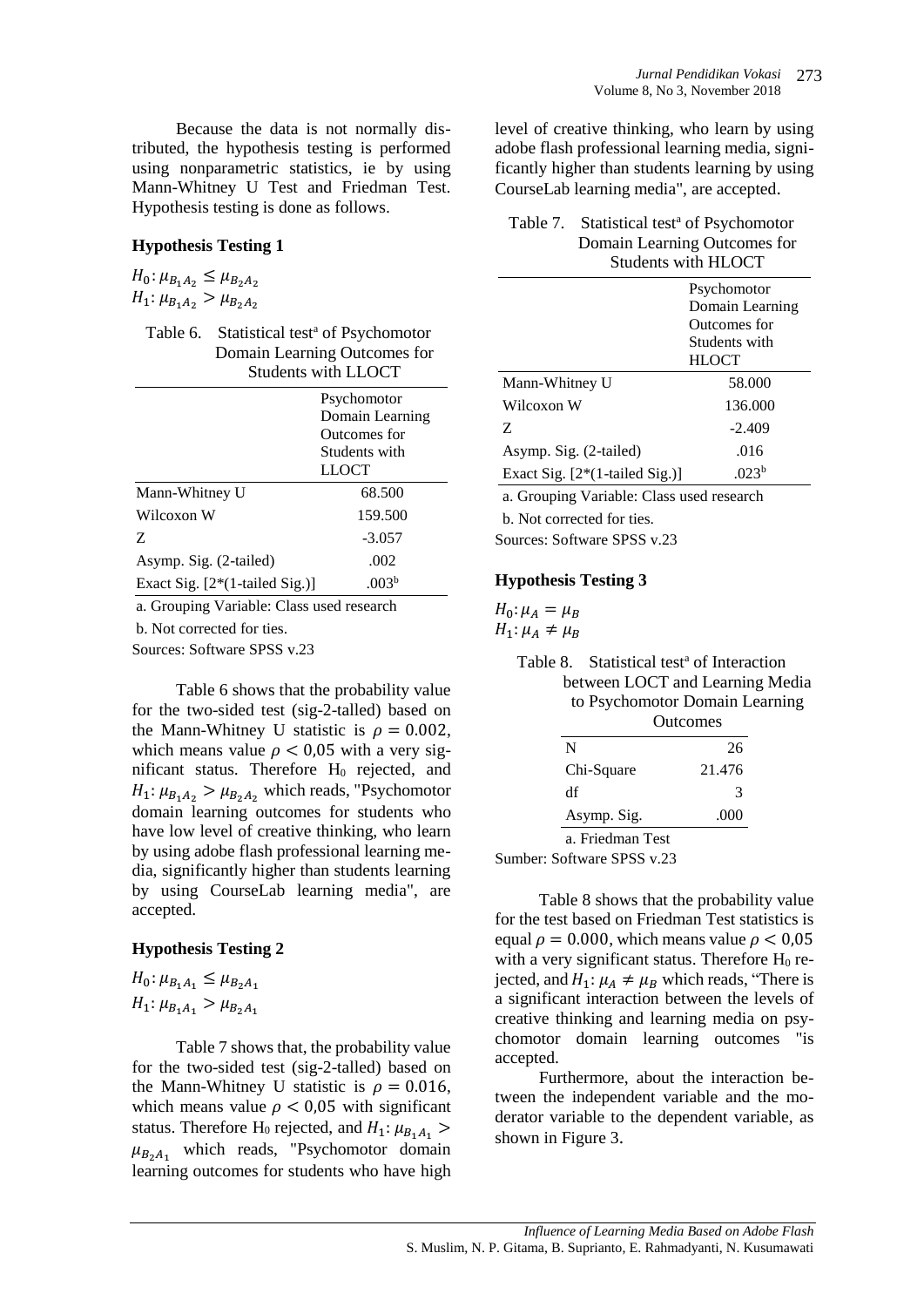

Figure 3. There is a very significant interaction between the level of creative thinking and learning media to the psychomotor domain (SPSS v.23)

The results showed that: (1) psychomotor domain learning outcomes, for students who have low level of creative thinking, learning by using adobe flash professional learning media, significantly higher than students learning by using CourseLab learning media with  $\rho = 0.002$ ; (2) psychomotor domain learning outcomes for students who have high level of creative thinking, learning by using adobe flash professional learning media,significantly higher than students learning by using CourseLab learning media with  $\rho = 0.016$ ; and (3) there is a very significant interaction between the level of students' creative thinking and learning media, to psychomotor domain learning outcomes with  $\rho = 0.000$ .

The results of this study, similar to the results obtained by Zhang (2015, p. 122) through his research entitled "Interactive Multimedia-Based E-Learning: A Study of Effectiveness", found that students in the learning environment use interactive multimedia based e-learning, fully achieve better performance and higher levels of satisfaction than students in the traditional classroom, which in their learning environment is less interactive with elearning.

The findings of this study are consistent with the findings of Sun  $&$  Cheng (2007, p. 182) through his research entitled "The design of instructional multimedia in e-Learning: A Media Richness Theory-based approach", which found that in the learning process there was an increase in outcomes significant learning for students using multimedia e-Learning.

The findings gained through this study, similar to the findings of Nazir, Rizvi, & Pujeri (2012, p. 77) through his research entitled "Skill development in the Multimedia Based Learning Environment in Higher Education: An Operational Model", which found that when creative education based issues that are packed with interactive and targeted multimedia will help learners so that: (1) skills are improved; (2) the learning time is reduced; and (3) its performance increases.

The results of this study, in parallel with the results obtained by Leow & Neo (2014, p. 53) through his research entitled "Interactive Multimedia Learning: Innovating Classroom Education in A Malaysian University", found that: (1) there was an increase which is significant in the psychomotor community learning outcomes of the students; and (2) students also exhibit positive attitude changes, so they become more active and motivated in the learning process.

The findings of this study are similar to Surjono's (2015, p. 98) findings through his research entitled "The Effects of Multimedia and Learning Style on Student Achievement in Online Electronics Course", which found that students whose multimedia preferences and learning styles corresponded to the way the material was presented in an online electronic course, students have significantly higher psychomotor domain learning outcomes than other learning models.

#### **CONCLUSION**

From the research that has been done found that: (1) psychomotor domain learning outcomes for students who have low level of creative thinking, learning by using adobe flash professional learning media, significantly higher than students learning by using CourseLab learning media; (2) psychomotor domain learning outcomes for students who have high level of creative thinking, learning by using adobe flash professional learning media, significantly higher than students learning by using Course-Lab learning media; and (3) there is a very significant interaction between the students level of creative thinking and learning media, to the students' psychomotor domain learning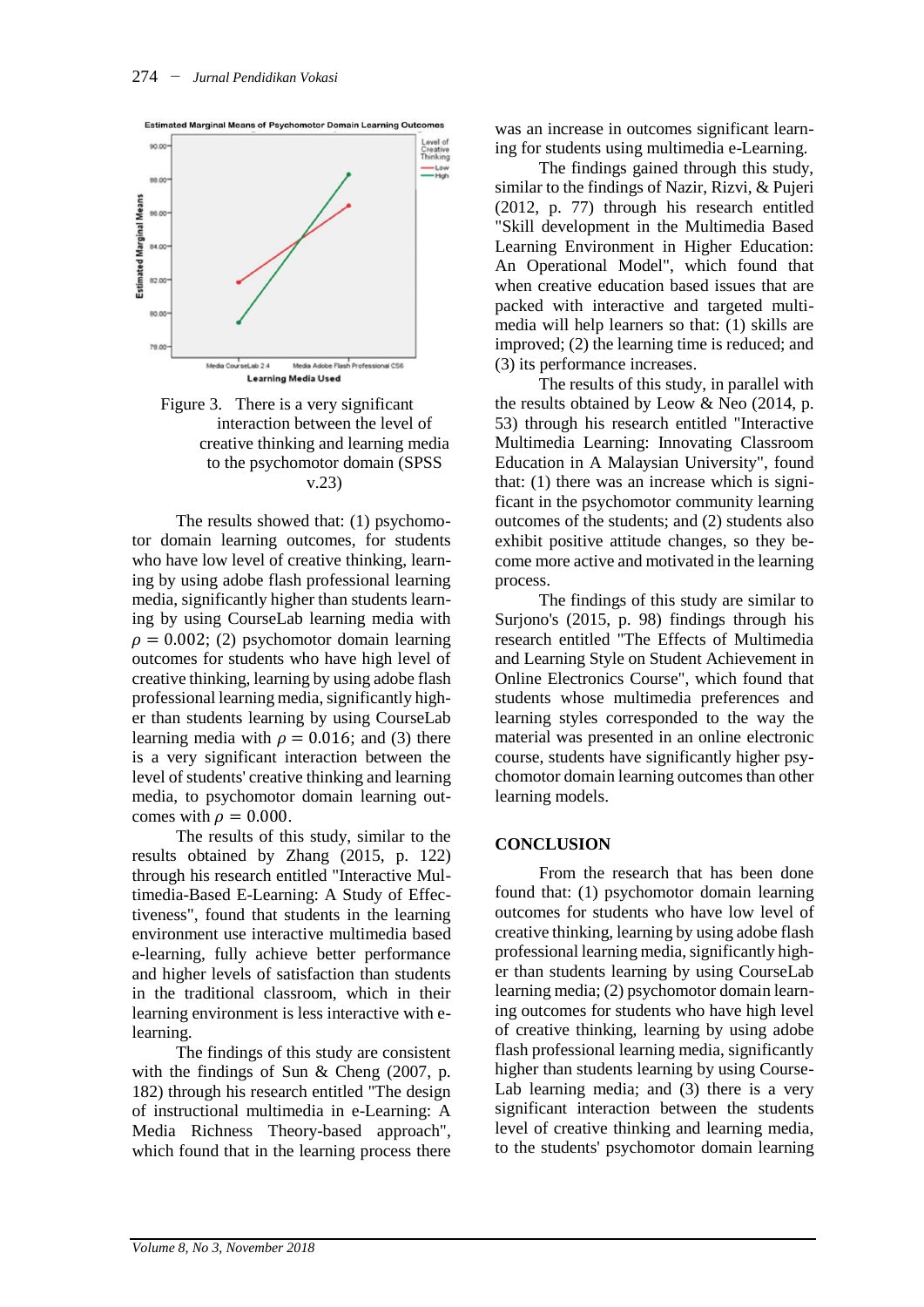outcomes in the programmable logic controller course.

## **REFERENCES**

- Anderson, L. W., & Krathwohl, D. R. (2010). *Pembelajaran, pengajaran, dan asesmen*. Yogyakarta: Pustaka Pelajar.
- Daryanto. (2010). *Media pembelajaran*. Yogyakarta: Gava Media.
- European University Association. (2007). *Creativity in higher education*. Belgium: EUA.
- Heinich, R., & Russell, J. D. (1982). *Instructional media*. Amerika: Miriam Seda.
- Huddleston, R. (2010). *Adobe flash catalyst CS5 bible*. Hoboken: Wiley Publishing Inc.
- Kaufman, J. C., & Sternberg, R. J. (2010). *The cambridge handbook of creativity*. New York: Cambridge University Press.
- Kozma, R. B. (1991). Learning with Media. *Review of Educational Research*, *61*(2), 179–211. https://doi.org/10.3102/00346543061002 179
- Leow, F. T., & Neo, M. (2014). Interactive multimedia learning: innovating classroom education in a malaysian university. *TOJET: The Turkish Online Journal of Educational Technology*, *13*(2), 99.
- Mantasia, M., & Jaya, H. (2016). Pengembangan teknologi augmented reality sebagai penguatan dan penunjang metode pembelajaran di SMK untuk implementasi Kurikulum 2013. *Jurnal Pendidikan Vokasi*, *6*(3), 281. https://doi.org/10.21831/jpv.v5i3.10522
- Marrapodi, J. (2003). Critical thinking and creativity an overview and comparison of the theories. In *Partial Fulfillment Of the Requirements of ED7590 Critical Thinking and Adult Education*. Providence.
- Montgomery, D. C. (2013). *Design and analysis of experiments*. United States: John Wiley & Sons, Inc.
- Munadi, Y. (2013). *Media pembelajaran*. Jakarta: GP Press Group.
- Munandar, U. (2014). *Pengembangan kreativitas anak berbakat*. Jakarta: Rineka Cipta.
- Munir. (2013). *Multimedia dan konsep aplikasi dalam pendidikan*. Bandung: Alfabeta.
- Nazir, M. I. J., Rizvi, A. H., & Pujeri, R. V. (2012). Skill development in multimedia based learning environment in higher education: an operational model. *International Journal of Information and Communication Technology Research*, *2*(11).
- Nopriyanti, N., & Sudira, P. (2015). Pengembangan multimedia pembelajaran interaktif kompetensi dasar pemasangan sistem penerangan dan wiring kelistrikan di SMK. *Jurnal Pendidikan Vokasi*, *5*(2). https://doi.org/10.21831/jpv.v5i2.6416
- Paul, R., & Elder, L. (2008). *Critical & creative thinking*. The Foundation for Critical Thinking.
- Presiden Republik Indonesia. Undang-Undang Republik Indonesia nomor 20 tahun 2003 tentang sistem pendidikan nasional (2003). Indonesia.
- Silver, E. A. (1997). Fostering creativity through instruction rich in mathematical problem solving and problem posing. *Zentralblatt Für Didaktik Der Mathematik*, *29*(3), 75–80. https://doi.org/10.1007/s11858-997- 0003-x
- Siswono, T. Y. E. (2008). Implementasi teori tentang tingkat berpikir kreatif dalam matematika. In *Seminar Konferensi Nasional Matematika XIII dan Konggres Himpunan Matematika Indonesia* (pp. 1–16). Semarang: Jurusan Matematika FMIPA Universitas Negeri Semarang.
- Sternberg, R. J. (2006). The nature of creativity. *Creativity Research Journal*, *18*(1), 87–98. https://doi.org/10.1207/s15326934crj180 1\_10

Sukardi. (2012). *Metodologi penelitian*